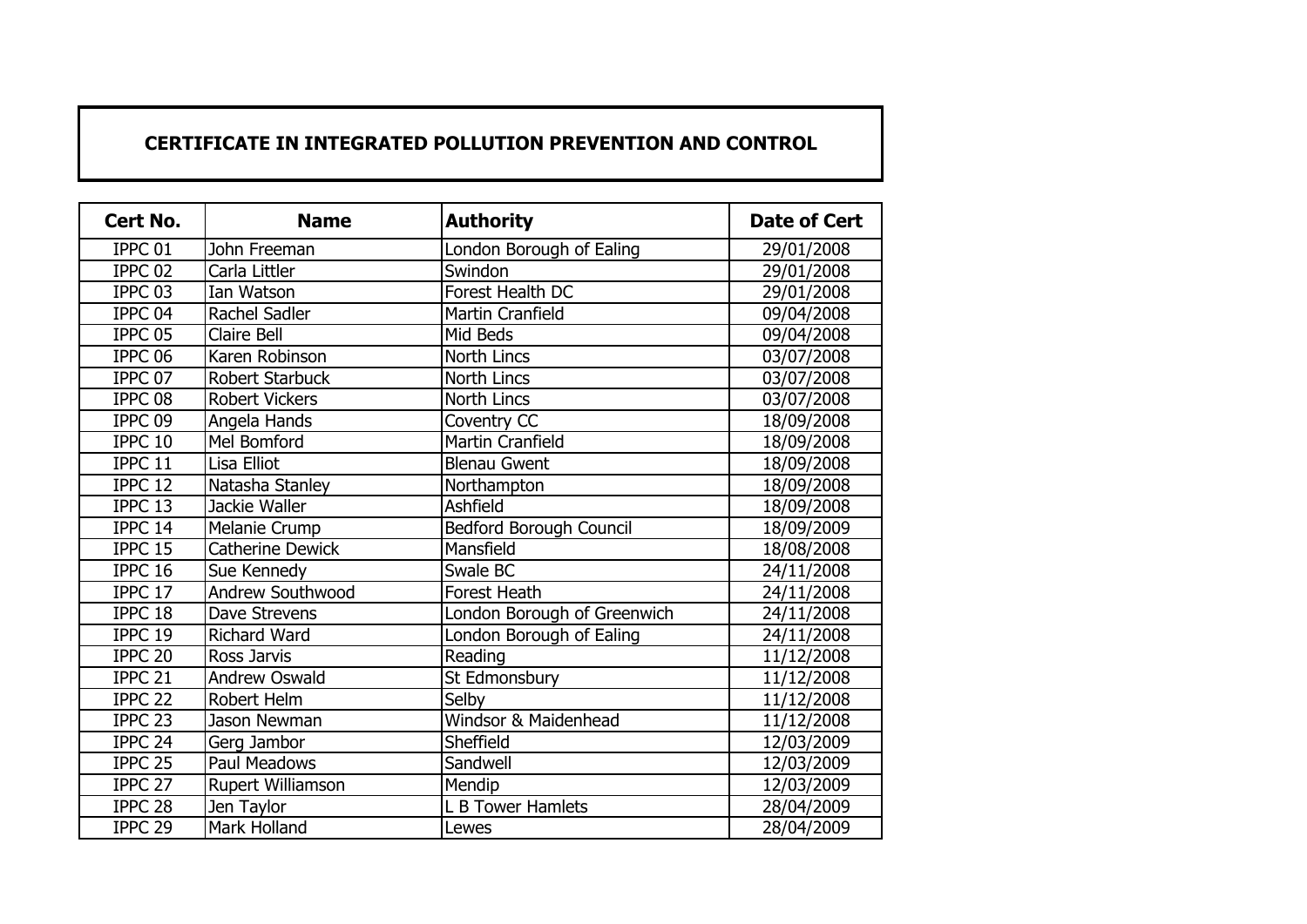| IPPC 30            | Matt Jaworski          | Martin Cranfield                | 28/04/2009 |
|--------------------|------------------------|---------------------------------|------------|
| IPPC 31            | Eimar Branney          | North Cornwall                  | 28/05/2009 |
| IPPC 32            | Richard Keith-Hill     | Mid Devon                       | 28/05/2009 |
| IPPC 33            | Emma Mortimer          | Carrick DC                      | 28/05/2009 |
| IPPC 34            | Stepanie Lee           | Poole                           | 28/05/2009 |
| IPPC 35            | Sarah Harcombe         | South Hams                      | 28/05/2009 |
| IPPC 36            | Iain Weatherall        | Harrogate                       | 10/06/2009 |
| IPPC 37            | John McCullough        | <b>Tunbridge Wells</b>          | 01/07/2009 |
| IPPC 38            | Nick Chapman           | Sevenoaks                       | 01/07/2009 |
| IPPC 39            | <b>Ruth Austen</b>     | Northampton                     | 01/07/2009 |
| IPPC 40            | Barbara Moore          | Tandridge                       | 12/01/2010 |
| IPPC 40            | Graham Hooper          | Plymouth                        | 01/07/2009 |
| IPPC 42            | Joanne Terry           | Sheffield                       | 12/01/2010 |
| IPPC 43            | <b>Tracey Butler</b>   | Ashfield                        | 12/01/2010 |
| IPPC 44            | Dr Joanna Wilding      | Derbyshire Dales                | 12/01/2009 |
| IPPC <sub>45</sub> | Diana Adamson          | Selby                           | 01/02/2010 |
| IPPC 46            | Helen Shewan           | <b>East Riding of Yorkshire</b> | 08/02/2010 |
| IPPC 47            | Patricia Rennison      | North Lincs                     | 08/02/2010 |
| IPPC 48            | Peter Reynolds         | Daventry                        | 08/02/2010 |
| IPPC 49            | Elizabeth Hamer        | North Lincs                     | 08/02/2010 |
| IPPC 50            | <b>Alex Gratrix</b>    | Kettering Borough Council       | 25/05/2010 |
| IPPC 51            | Stephen Whitehurst     | Kerrier                         | 25/05/2010 |
| IPPC 52            | <b>Andrew Marshall</b> | Castlepoint                     | 25/05/2010 |
| IPPC 53            | James Gardham          | <b>Barnsley MBC</b>             | 03/09/2010 |
| IPPC 54            | John Wood              | Blackburn with Darwen           | 03/08/2010 |
| IPPC 55            | Christopher Richardson | Cannock Chase                   | 03/08/2010 |
| IPPC 57            | <b>April Fisher</b>    | Leeds City Council              | 03/09/2010 |
| IPPC 58            | Patricia Dobson        | Leeds City Council              | 03/09/2010 |
| IPPC 59            | Janet Neve             | Leeds City Council              | 03/09/2010 |
| IPPC <sub>60</sub> | Ross Thomson           | North Lincs                     | 03/08/2010 |
| IPPC 61            | <b>Richard Walsh</b>   | Pendle                          | 03/08/2010 |
| IPPC <sub>62</sub> | Carmela Lo Presti      | Pendle                          | 03/08/2010 |
| IPPC <sub>63</sub> | Norman Pedley          | <b>Ribble Valley</b>            | 03/08/2010 |
| IPPC 64            | Karen Miller           | South Kesteven                  | 03/08/2010 |
| IPPC <sub>65</sub> | <b>Bob Cowell</b>      | Stockton-on-Tees                | 03/08/2010 |